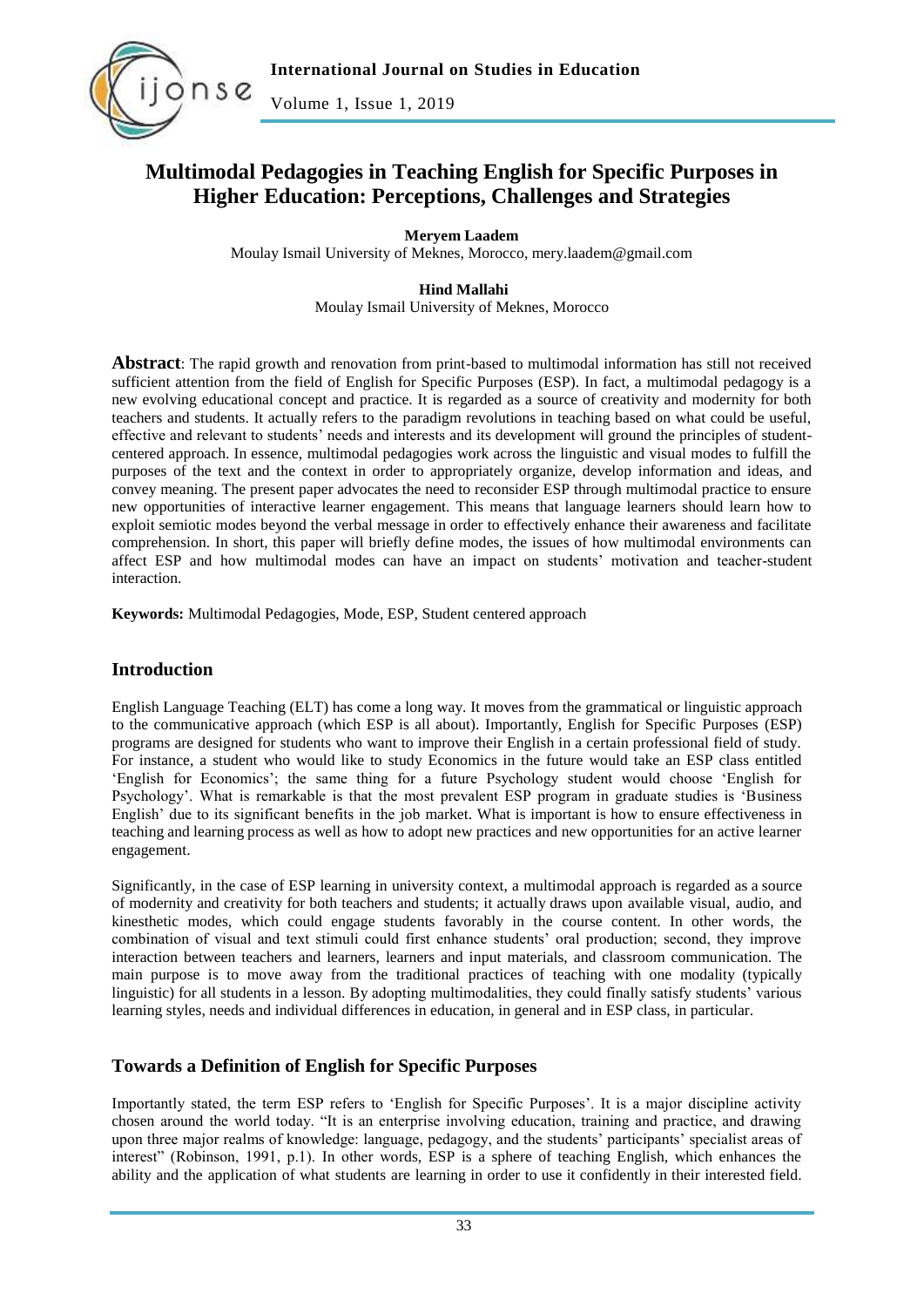Sometimes students are unable to apply the appropriate words in their work place; thus, this is the aim of ESP to help those students use the right terms depending on their field of interest. In this regard, ESP is defined to meet and satisfy learners" needs and make use of the suitable and the appropriate methodology and activities thatwill efficiently serve their future professional work.

Over the past years, ESP has grown to become one of the most prominent areas of EFL teaching today. Its development is reflected and noticeable in the increasing number of universities offering various master programs in ESP (MA in Business, in communication, in computer science, in tourism, etc.). ESP classes is actually different from English for General Purposes (EGP) in that the former is more directed towards satisfying the professional demands (Laborda & Litzler, 2015). As defined by Richards and Schmidt (2010), ESP is "used for particular and restricted types of communication (e.g. for medical reports, scientific writing) and which contain lexical, grammatical, and other linguistic features which are different from ordinary language" (p.295). They also add, "The content and aims of the [ESP] course are fixed by the specific needs of a particular group of learners" (p.181). Therefore, ESP is "a learner-centered approach to teaching English as an additional language, which focuses on developing communicative competence in a specific discipline, such as accounting, business, IT, and teaching" (University of Winnipeg, 2019).

Overall, all the aforementioned definitions agree on the same point that in ESP class learners can achieve a competence in a specific domain of English. To put it differently, ESP aims to prepare students "for chosen communicative environments" (Basturkmen & Elder, 2004, p.672). For instance, Learning English for Business context involve learning tasks that encompass practical situations such as professional presentations, meetings, customer / client relations and so on (Evans, 2012; Greer, 2012). In short, ESP education is a learner-centered approach in which needs, interests, subject matter and content are significant to learners. In this regard, ESP teaching should look for more relevant and appropriate ways and approaches that could foster learner language skills in order to actively process and effectively construct content-specific language (Plastina, 2013).

#### **Multimodal Pedagogy as a New Pedagogy for ESP**

Multimodal ESP practice is a relatively new pedagogical issue and is, therefore, still under-researched. Traditionally speaking, ESP education makes use of specialized texts to deliver language information (Plastina, 2013). This actually text-centered approach has been concerned with the development of learners" language needs, in general. Practically speaking, the selected materials and activities took generally the form of vocabulary and grammar exercises. In this way, ESP learners are regarded as passive recipients of the purposespecific language (Bereiter and Scardamalia, 1985). This means that the learning process does not help learners deal with the confronted difficulties related to their cognitive/critical thinking skills, topic content, real-life situations, etc.

Essentially, in this increasingly digitalized world, the traditional way of getting learners to read textbooks on specialized topics has given way to the multimodal approach, where video clips and other resources are freely and easily available on the Internet and prove to modernize the learning process (Plastina, 2013). Interestingly, multimodality was established in a seminal article by the New London Group (1996), who discussed the extent to which changes in communication generated by new technologies. This noteworthy impact called for an urgent need to renovate the conventional text-based teaching and learning into print-based media.

What is important is that the New London Group believe that multimodality can bring benefit to teaching and learning process. This new pedagogy emphasizes on "modes of representation much broader than language alone" (The New London Group, 1996, p.64). The idea is that classroom setting can be a good place "to develop communication and awareness of discourse practices that provides real opportunities for students to express their individual cultural experiences built on their linguistic resources" (ibid, p.69). This communication, shaped through text, image or a combination of resources could engage learners actively, help them to effectively understand and produce texts in the target language, enhance their awareness, facilitate comprehension, and more importantly motivate them.

Interestingly speaking, a multimodal approach combines various modes, which could be visual, audio, text or speech used in a particular classroom situation to construct meaning. In this regard, many scholars today assert that classes need to be multimodal to teach students the skills required in the 21st-century work environment (Vaish & Towndrow, 2010). This rapidly changing situation represents a challenge for ESP scholars in the sense that new methodologies, terminologies and approaches are required in order to deal constructively with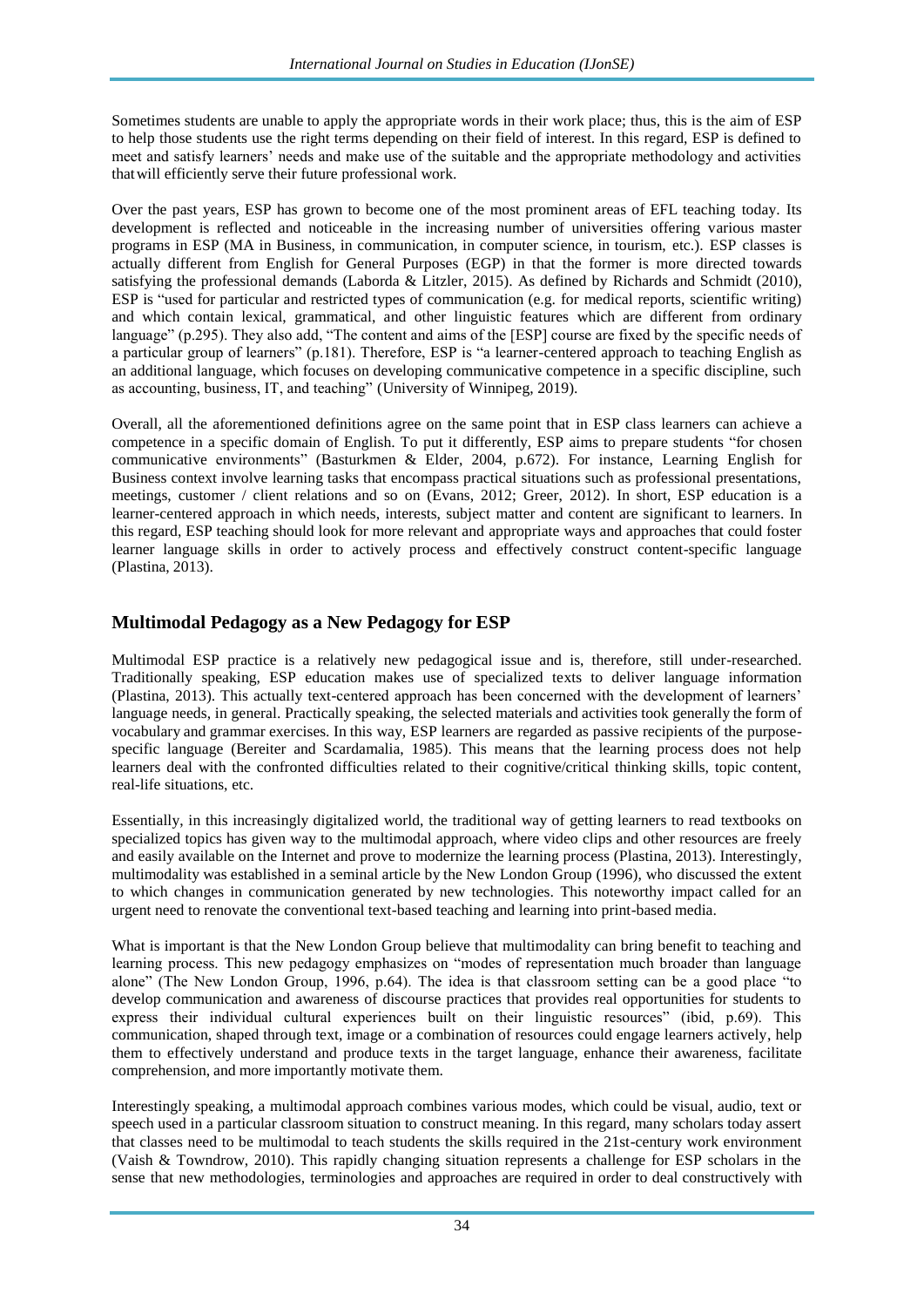the features of an ESP text in today"s world of multimodal communication (Williams, 2014). In short, multimodality has still not sufficiently attracted the attention of teachers and researchers in the fields of English for Specific Purposes (ESP). This leads us to stress that ESP teachers and researchers "need to take seriously the multimodal nature of making meaning in academic training and refocus our research and teaching agenda to better prepare our students for their current and future academic and professional life" (Guo, 2004, p.215).

#### **Multimodality Pedagogy and Teaching Vocabulary**

As explained hitherto, multimodality has specified how several modes of communication (language, images, graphs, sounds, music, gestures, etc.) could generate meaning. Multimodality is characterized therefore by the presence and use of a multiplicity of modes. So usually, in any lesson, several modes are "in use" at the same time. Images, for instance, could play a crucial role in multimodal communication in motivating, capturing learners" attention, and improving thelinguistic competences (Kress & Van Leeuwen, 2006; Kress, 2010).

On a more serious note, one of the foremost challenges in EFL setting is the issue of vocabulary retention in which vocabulary items are mostly and quickly forgotten. Actually, many studies offer the impact of different modes of making meaning such as print mode or visual mode on vocabulary retention. Recently, vocabulary learning has received a great attention from researches, teachers, and curriculum designers (Zarei & Keysan, 2015). All these educational actors see vocabulary as a cornerstone aspect in the teaching and learning process, which constitutes the basis of how well learners speak, listen, read, write and, in general (Richards  $\&$ Renandya, 2002). Vocabulary is highly important to any language; its appropriate use in context would help people to better understand each other and to better convey ideas especially for ESP context.

In this regard, learning vocabulary requires much attention, effort and practice. The idea is that language teachers believe that it is time to get rid of rote-learning vocabulary lists, a conventional pedagogy that language teachers still use to teach new vocabulary items (Richards, 2001). In response to such failure, there was a call to redefine and renovate traditional pedagogies and take into consideration the crucial role of multiple modes (images and visual in combination with other modes like gestural and linguistics in teaching vocabulary (New London Group, 1996; 2000).

Significantly, various studies support the fact that multimodal lessons could be a vital element in the learning process and could have a positive impact on learning vocabulary. Bisson, Van [Heuven,](http://www.scielo.br/scielo.php?script=sci_arttext&pid=S0103-18132016000100129&B2) [Conklin and Tunney](http://www.scielo.br/scielo.php?script=sci_arttext&pid=S0103-18132016000100129&B2)  [\(2014\)](http://www.scielo.br/scielo.php?script=sci_arttext&pid=S0103-18132016000100129&B2) found out that students effectively acquired vocabulary through the expose of visual, reading, written and aural modes. The results demonstrated that there is a positive impact on the acquisition of foreign language vocabular[y.Zarei and Khazaie \(2011\)](http://www.scielo.br/scielo.php?script=sci_arttext&pid=S0103-18132016000100129&B42) published another study where they tried to discover the relationship between learning vocabulary and laptop based delivery of multimodal items. The results indicated that the groups performed significantly better on the tests. With this in mind, teachers should be able to develop different multimodal ways and strategies to engage students in vocabulary learning, such as learn from visual displays of word relationships within text, connect fun and learning with online vocabulary games, have students use media to express vocabulary knowledge, identify students" needs and interests, etc. (Dalton & Grisham, 2011).

#### **Multimodality Perceptions and Strategies**

A *multimodal* approach as stated by Marchetti and Cullen "focuses on the combination of text, audio and image as individual modes and how these can be creatively combined to produce meaning, encourage interaction and learning in the classroom" p.39. The perceptions about multimodality are based on the framework where it has been used in. It is based on the assumption that meaning is made through the many means (we call these modes) (Kress et.al, 2000). It ensures teacher-student interaction, it allows for creativity, it enhances the learning environment, and it optimizes the communication in university contexts for specific and for general purposes.

Making meaning can be achieved through different modes for instance image, gesture, video, or layout. They tend to make a specific form of communication through various perspectives. There are three analytical perspectives that include the perceptions, the structures, and the ideologies. Therefore, each perspective calls for different interpretation for any multimodal aids. If we take a multimodal text, as an example, it needs an expansion of perspectives to be interpreted focusing on visual, textual, and design elements that readers will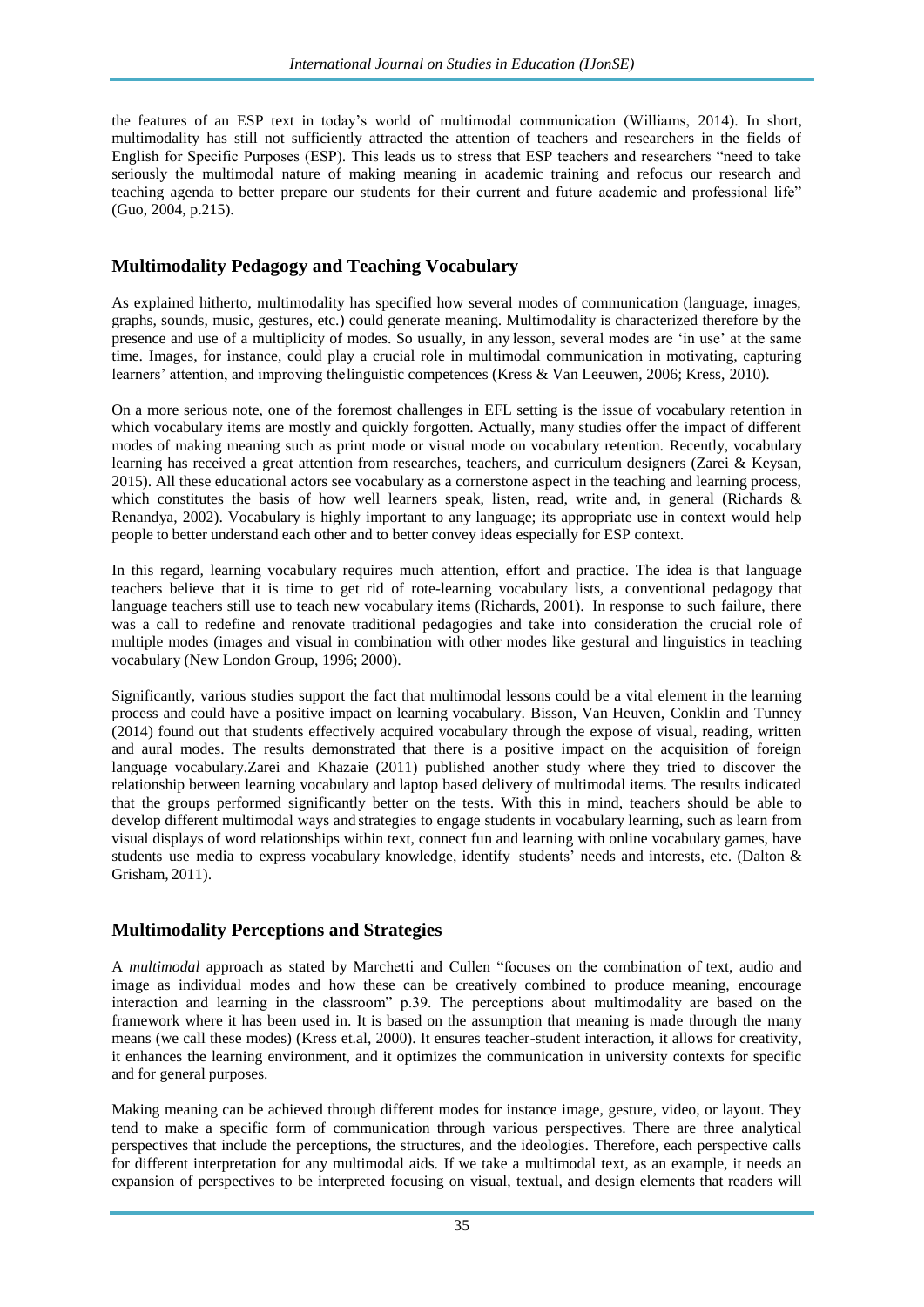combine. The same combination can be applied for a multimodal lesson using video. For this reason, multimodal technologies can open up new landscapes of ESP practice besides to traditional multimodalities. Specifically, Teachers can use any combination of learning modalities; however, in a multimodal lesson, a teacher must use more than one.

The multimodal pedagogy implements many strategies to ensure purposeful teaching, the first strategy is to avoid overload too many inputs or modalities at one lesson, and to change modalities from one lesson to another. In addition, teaching modalities need to be organized, focused and non-repetitive. Otherwise, the lesson objectives will be missed. In fact, each modality must complete the other to create a purposeful meaning at a logical time within the lesson. Another multimodal teaching strategy that teachers will implement is to lead students to the use of mental processes through comparing, analyzing, synthesizing new information, using reflective and critical thinking, In addition to engaging students in different ways.

## **Advantages of Multimodal Learning Environments**

At this stage of the on-going research on multimodal ESP pedagogy, it is still too early to draw any definite conclusions. However, multimodality provides resources that challenge traditional forms of communication and multimodal environments can positively support ESP processes of meaning making. The first advantage is to achieve learner-centeredness. This key aspect of ESP is strongly promoted in higher education. The multimodal pedagogy can help language students learn to exploit semiotic modes beyond the verbal message (e.g., visual, gestural, spatial).And to both understand and produce texts in the target language more effectively, while also enhancing their awareness of the target culture, particularly in relation to differences in non-verbal communication styles. Multimodal pedagogy implies a change of paradigm regarding how meanings are represented, as well as which forms may be used to represent and make meanings. Making students aware of how modes may express meanings and how they interact is of paramount importance.

Given the rapid and ongoing evolution in technologies, it is important to broaden our knowledge of the multimodal dimension of classroom resources, also on the benefits of learners" engagement in creating artifacts with content-specific language, as well as developing awareness of their meaning- making processes (Plastina, 2013). Furthermore, multimodality can stimulate the students" motivation in learning and foster their critical thinking and their decision-making skills. Lorena Marchetti and Peter Cullen claim that "Multi-media and multi-modal tools are approaches to help students" brains function better in relation to the information upon which they are required to work." P.47. Multimodality enhances their natural and flexible language learning, as well as it requires specialized knowledge in switching between linguistic and other semiotic modes. Also multimodality raises their awareness to the different modes used and to their varied meanings.

## **Challenges of Integrating Multimodal Pedagogy in an EFL Class**

Using multimodal pedagogy in EFL classes might face a number of challenges, which have to be addressed if we want successful operations in the teaching environments. First and foremost, teachers must be aware of the changes in communication modes, which lead to changes in language, and then it requires deep understanding of the implications of this pedagogy. Hampel & Hauck state that "It is not sufficient to equip learners with creative and democratic representational resources and expect that as a result student control over the learning process increases"p.15. Therefore, new demands on tutors and learners are emerging to the surface. Another striking issue is the lack of basics for the relationships between modalities, the critical use of modes, the affective demands, and the awareness of intercultural differences.

While the interplay of multimodalities has mainly been treated as an approach to teach English for specific purposes, the varying degrees of embeddedness of modes in the new media and the resulting modal complexity turn language acquisition in virtual environments into a new challenge. In this perspective, ESP learners encounter various difficulties in the English learning because of their cognitive skills, or the complex topic content or even because the verbal modality of content delivery. Multimodality, however, needs to seek more appropriate modes to process the language, and to foster specific skills and competences, which are relevant for the higher education learners. Moreover, the assessment of multimodality with its different modes is still in its beginnings, since it needs to reposition the language among other modes and to consider the involvement of multi factors including language, gesture, gaze, facial expressions, texts, postures, videos and so on.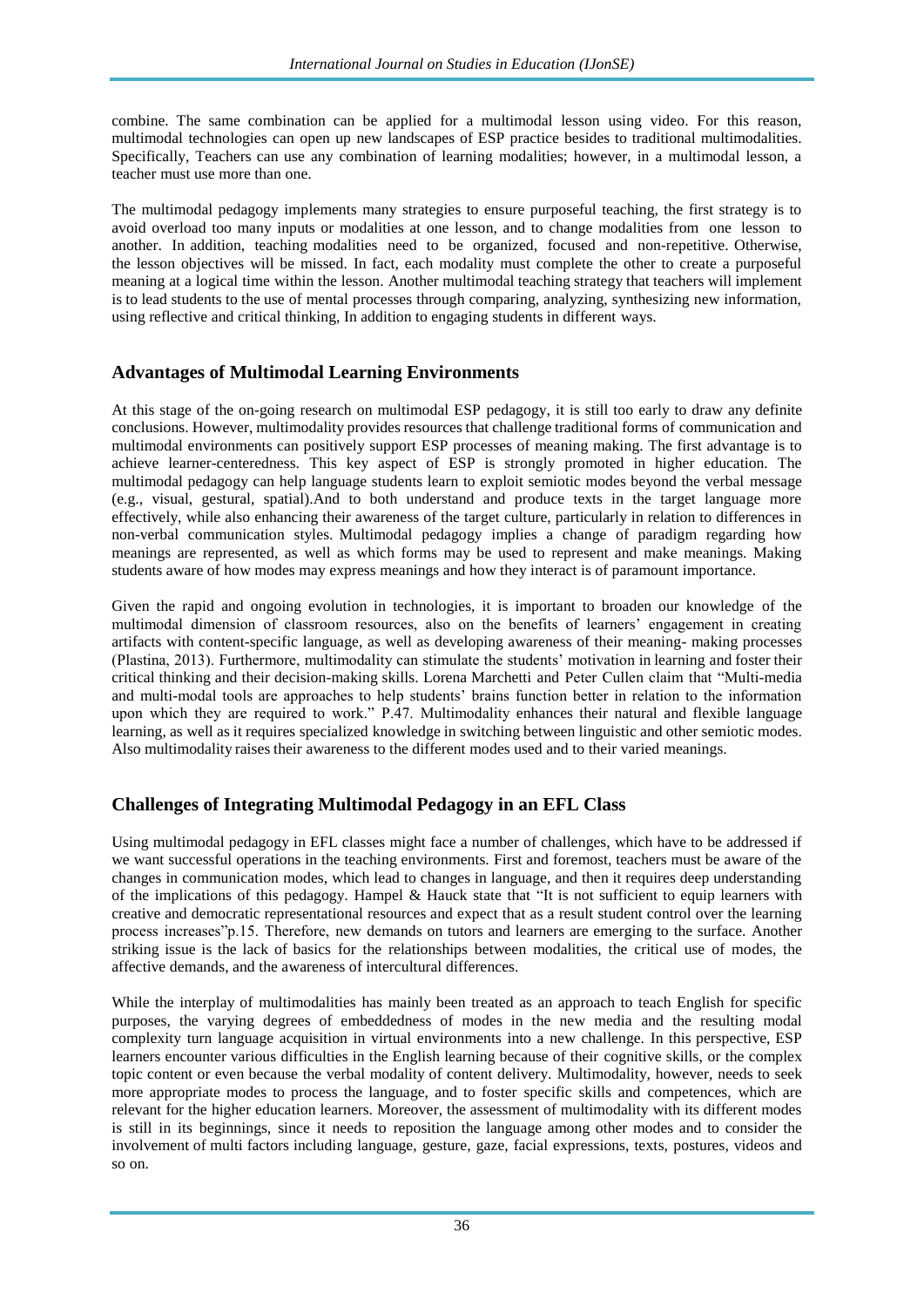#### **Conclusion**

This article states the belief that the integration of multimodal pedagogy is very important in the teaching design of ESP. Taking an ESP lesson; the educator takes into consideration the different teaching modes. The effect of multimodal pedagogy is better than traditional teaching method, which can be proved by the statistical analysis that is going to be proved in the following article. Furthermore, the article provides a new angle on viewing multimodality pedagogy in correlation with the ESP field of teaching.

Multimodality pedagogy is integrating diverse modes of representation such as texts, images, audios etc. They call for different interpretations from English language learners, and they require multimodal thinking and cognitive flexibility that are crucial for language learning in ESP. Most of multimodal studies focus more on theoretical discussion; however, empirical studies need to be strengthened. This paper tries to make up a clear set of concepts of the multimodal pedagogy. For future studies, multimodality is going to be verified to test the feasibility and effectiveness of multimodal discourse analysis on pedagogies in the ESP Class.

#### **References**

- Aghaei, K. & Gouglani, F. (2016). Multimodal Pedagogy and L2 Vocabulary Retention. International Journal of English Language & Translation Studies. 4(3), 142-153.
- Basturkmen, H. & Elder, C. (2004). The practice of LSP in Davies & Elder (eds.): The Handbook of Applied Linguistics, Oxford: Blackwell, 672-694.
- Bereiter, C. & Scardamalia, M. (1985). Cognitive coping strategies and the problem of inert knowledge. In S. Chipman, J. Segal & R. Glaser (Eds.). Thinking and Learning Skills: Research and Open Questions, vol. 2 (pp. 65-80). Hillsdale, NJ: Erlbaum.
- Dalton, B. & Grisham, D, L. (2011). eVoc Strategies: 10 ways to use technology to build vocabulary. The Reading Teacher, 64, 306-316.
- Evans, S. (2012). Designing email tasks for the business English classroom: Implications from a study of Hong Kong's key industries. English for Specific Purposes 31(3), 202-212.
- Greer, R. R. (2012). Introducing plain language principles to business communication students. Business Communication Quarterly 75(2), 136-152.
- Guo, L. (2004). Multimodality in a biological text. In K. O"Halloran (Ed.), Multimodal discourse analysis: Systemic functional perspectives (pp. 196-219). London and New York: Continuum.
- Hampel, R. & Hauck, M., Computer-mediated language learning: Making meaning in multimodal virtual learning spaces. The JALT CALL Journal 2006, Vol 2.2, P15.
- Kress, G. & van Leeuwen, T. (2006). Reading images: The grammar of visual design. Second edition. London: Routledge.
- Kress, G. (2010). Multimodality. A social semiotic approach to contemporary communication .London: Routledge.
- Laborda, J. G., & Litzler, M. F. (2015). Current Perspectives in Teaching English for Specific Purposes. Onomázein, 31(1), 31-51.
- Lorena Marchetti and Peter Cullen, A Multimodal Approach in the Classroom for Creative Learning and Teaching, p.p 39-51
- New London Group. (1996). A pedagogy of multiliteracies: designing social futures. Harvard Educational Review, 66(1), 60–92.
- Plastina, F. Multimodality in English for specific purposes: Reconceptualizing meaning-making practices, Revista de Lenguas para Fines Específicos, 2013, V19, pp. 372-396
- Renandya, W. A. (2002). Methodology in language teaching: An anthology of current practice. Cambridge: Cambridge University Press.
- Richards, J. C. (2001).Curriculum in language education. Cambridge: Cambridge University Richards
- Richards, J. C., & Schmidt, W.R. (2010). Longman Dictionary of Language Teaching and Applied Linguistics, fourth edition. London: Longman (Pearson Education).
- Robinson, P. (1991). ESP Today A Practitioners Guide. UK: Prentice Hall International Ltd.
- Towndrow, P. A., & Vaish, V. (2009). Wireless laptops in English classrooms: A SWOT analysis from Singapore. Educational Media International, 46, 207-221.
- Trinder, R. (2013). Business students" beliefs about language learning in a university context. English for Specific Purposes 32(1), 1-11.
- Trinder, R., & Herles, M. (2013). Students and teachers" ideals of effective business English teaching. ELT Journal 67(2), 220-229.